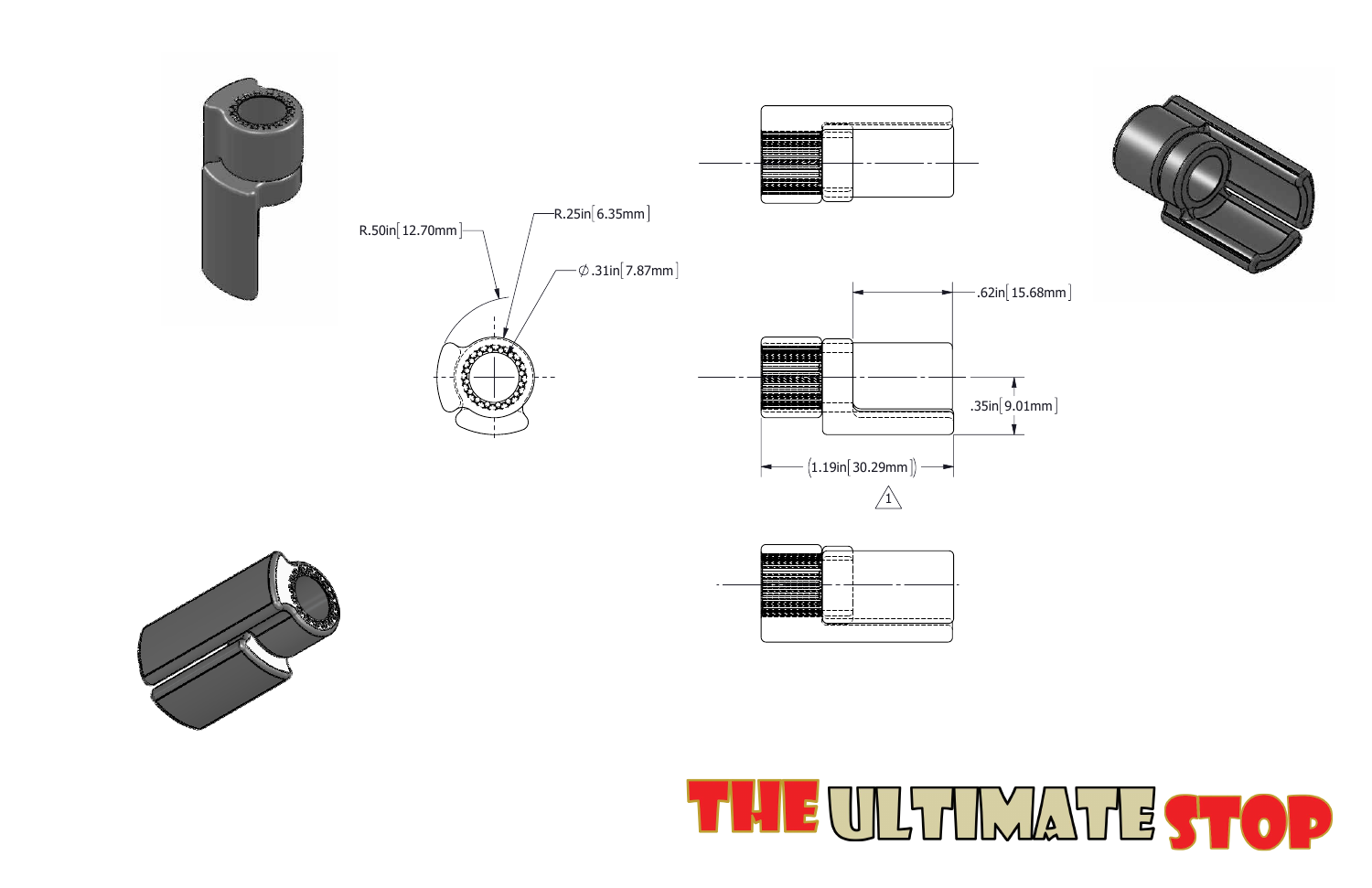

SPLINE DETAIL